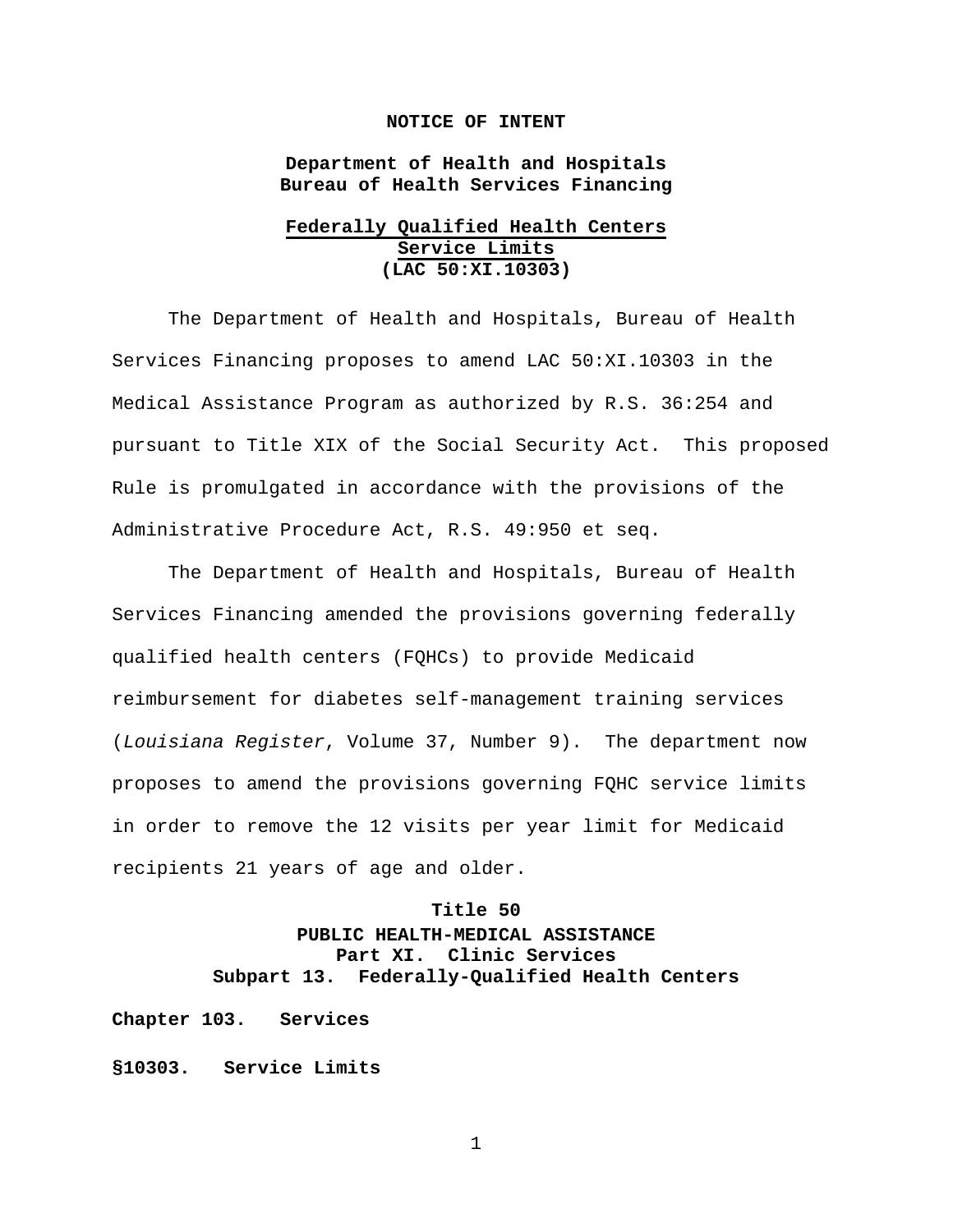A. There shall be no limits placed on the number of Ffederally qualified health center visits (encounters) are limited to 12 visits per year for medically necessary services rendered topayable by the Medicaid program for Medicaid eligible recipients who are 21 years of age or older. Visits for Medicaid recipients who are under 21 years of age and for prenatal postpartum care are excluded from the service limitation.

B. – B.1. ...

AUTHORITY NOTE: Promulgated in accordance with R.S. 36:254 and Title XIX of the Social Security Act.

HISTORICAL NOTE: Promulgated by the Department of Health and Hospitals, Office of the Secretary, Bureau of Health Services Financing, LR 32:1902 (October 2006), amended by the Department of Health and Hospitals, Bureau of Health Services Financing, LR 36:2280 (October 2010), LR 37:2629 (September 2011), LR 41:

Implementation of the provisions of this Rule may be contingent upon the approval of the U.S. Department of Health and Human Services, Centers for Medicare and Medicaid Services (CMS), if it is determined that submission to CMS for review and approval is required.

In compliance with Act 1183 of the 1999 Regular Session of the Louisiana Legislature, the impact of this proposed Rule on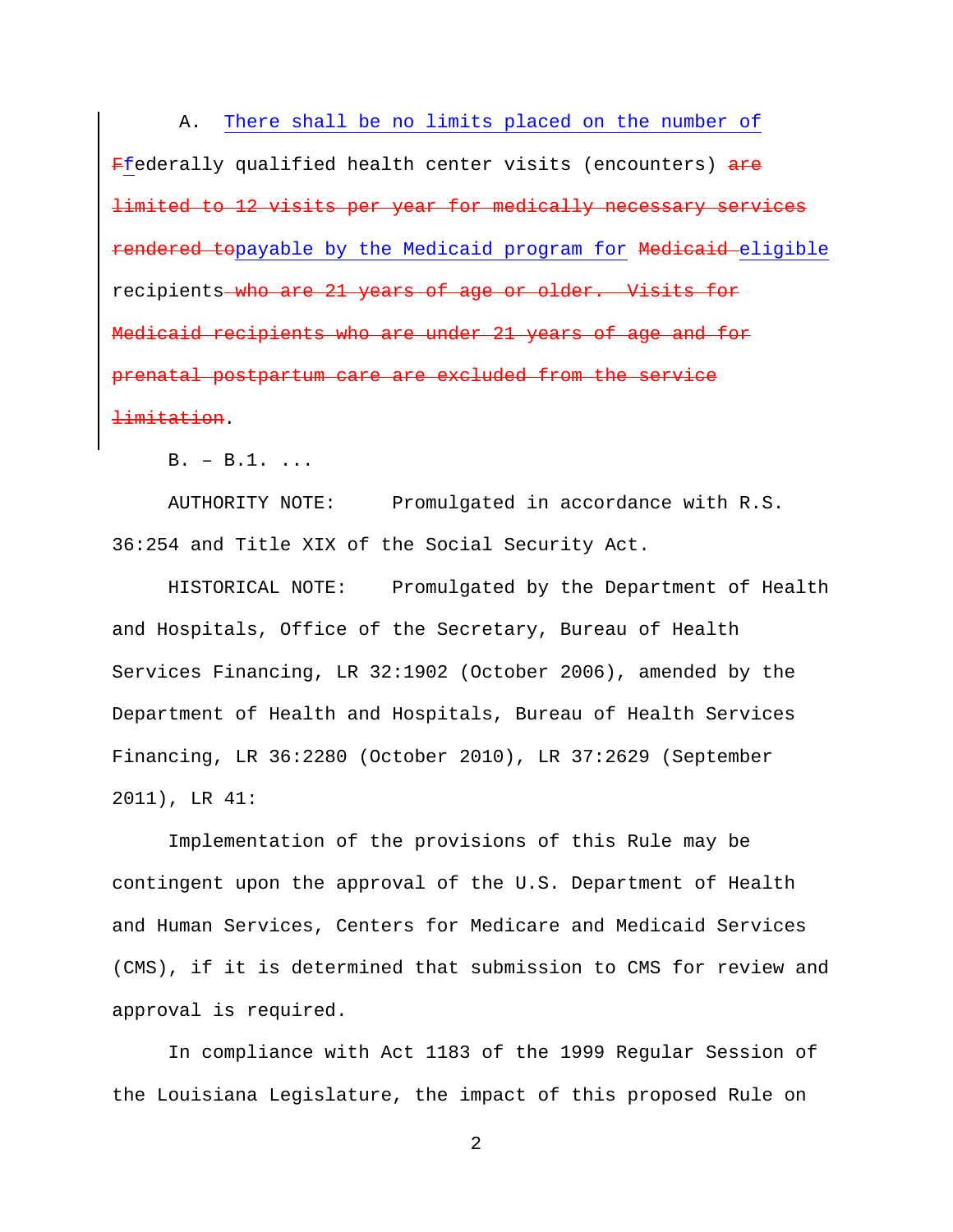the family has been considered. It is anticipated that this proposed Rule will have a positive impact on family functioning, stability or autonomy as described in R.S. 49:972 as it will allow greater access to routine physician services at federally qualified health centers.

In compliance with Act 854 of the 2012 Regular Session of the Louisiana Legislature, the poverty impact of this proposed Rule has been considered. It is anticipated that this proposed Rule will have a positive impact on child, individual, or family poverty in relation to individual or community asset development as described in R.S. 49:973 by reducing the financial burden on families for services rendered that exceed the current allowable visits per calendar year.

In compliance with House Concurrent Resolution (HCR) 170 of the 2014 Regular Session of the Louisiana Legislature, the provider impact of this proposed Rule has been considered. It is anticipated that this proposed Rule will have no impact on the staffing level requirements or qualifications required to provide the same level of service, but may reduce the direct or indirect cost to the provider to provide the same level of service, and may enhance the provider's ability to provide the same level of service since this proposed Rule may increase payments to providers for the same services they already render.